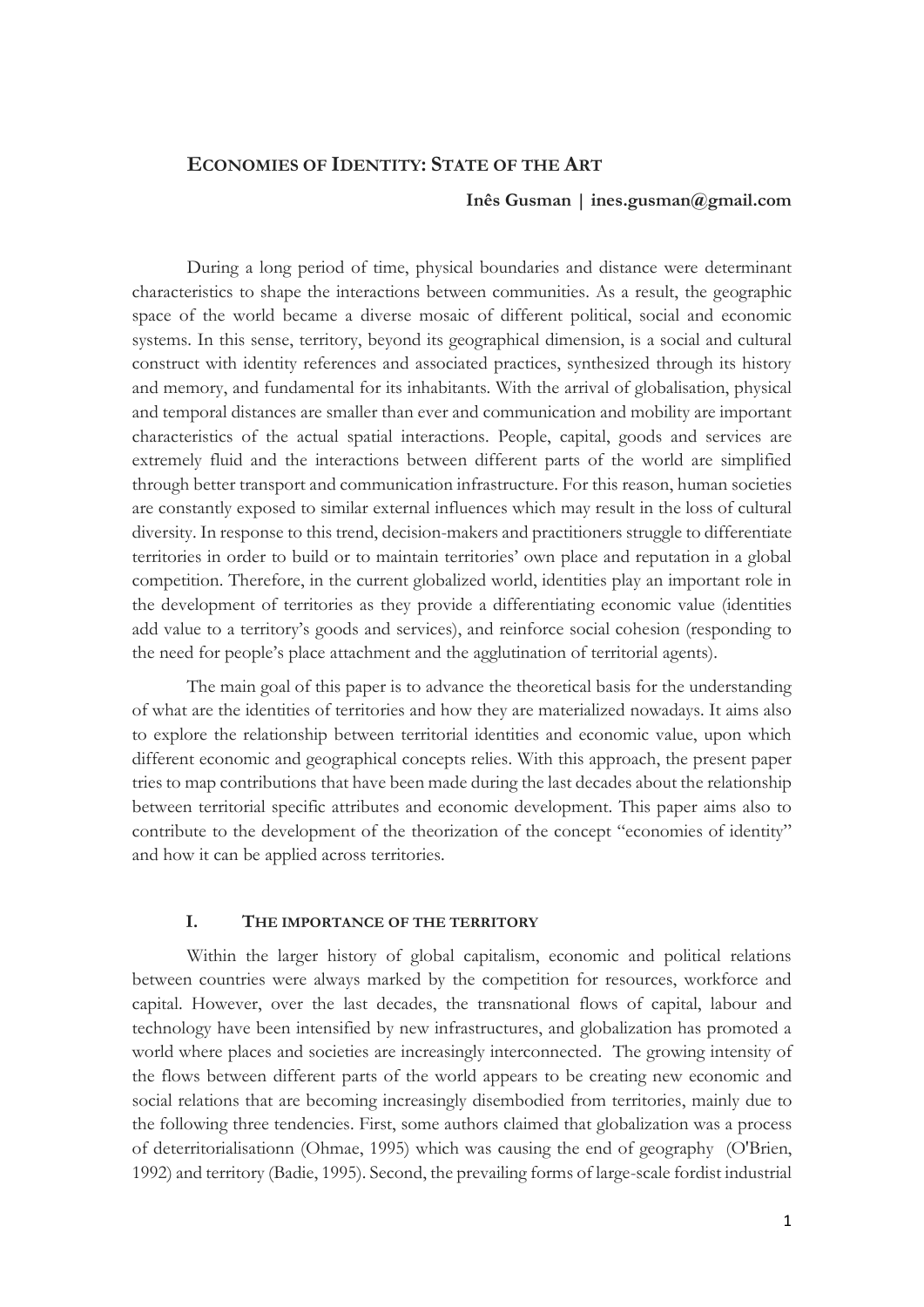development based on mass production and consumption until the 1970's (Scott, 1997) led authors like Relph (1976) lamenting the 'placelessness' of the world system – defined as "the casual eradication of distinctive places and the making of standardized landscapes that results from an insensitivity to the significance of place" (Relph 1976, Preface). Third, the post-1970's wave of globalization put the role of nation-states in question because it has caused an erosion of their sovereignty (Vertova, 2009). In this sense, the contemporary world seems to be a place with no borders and with homogeneous consumption patterns satisfied by global products where nation-states' power and identity are no longer important.

Despite all forecasts pointing that the territory was no more a significant component in the organization of economic, social and cultural activities, globalization seemed to emphasise the continuing significance of territorial diversity and difference (Amin & Thrift, 1999). On one hand, the interconnected structure of spatial relations and the internationalization of the world economy has contributed to an uneven development between territories (Agnew, 2000) which has resulted in a growing international, interregional and inter-urban competition (Pike et al. 2006). On the other hand, during the last decades we have seen the rising importance of both sub- and supra-national forms of territorial organization, so globalisation has led to reterritorialization (Amin & Thrift, 1994; Brenner, 1999). Also, the increased intertwining of territories with global forces has resulted in a structure where places are engaged in a process of intense territorial competition (Harvey, 2006). This has led to the idea that local and regional scales have now a new role as they allow the differentiation of territories, thus leading to a renewed importance of the geographical embedding of the economy (Vertova, 2009). After the 1970s, we have observed some economies shifting away from Fordist mass production into new flexible industries, leading to the emergence of increasingly differentiated forms of production and consumption (Scott, 1997). As a result, in modern capitalist western economies, territorial attributes are being used as a positive response to globalisation and mass market. Cities, regions and countries try to achieve a competitive advantage drawing their economy upon local assets (Thrift & Olds, 1996) to obtain and maintain visibility and a good reputation in the globalized world.

In spite of the importance that territories still have, the traditional borders that bound them are constantly challenged, and spatial distinctions are hard to maintain and produce (Paasi, 2011). History, culture, heritage and collective memory are being mobilized to promote strong regional identities (Borges, 2017). According to Bauman (2011), the past, through cultural heritage, is a growth sector in which culture has surrendered to market forces and is used to stimulate consumption. The reasons for this are as follows: first, regions and their identities are considered important mediums to achieve economic competitiveness (Paasi, 2011); second, within international competition the search for historical roots is related with a search for more secure mooring and longer lasting values in a shifting wold (Harvey, 1990); and finally, the sense of belonging to a community (Raagmaa, 2002) as well as territorial identification are fundamental aims that people seek (Pollice, 2003). As a result, territorial competition projects based on territorial identity have become strategies of regions to attract people, investment and institutions (Terlouw, 2009). Mainly since the 1990's, the promotion of territories has been increasingly adopted on both local and regional scales to achieve economic dynamism (Cleave et al., 2016). Regional identity has been recognised as a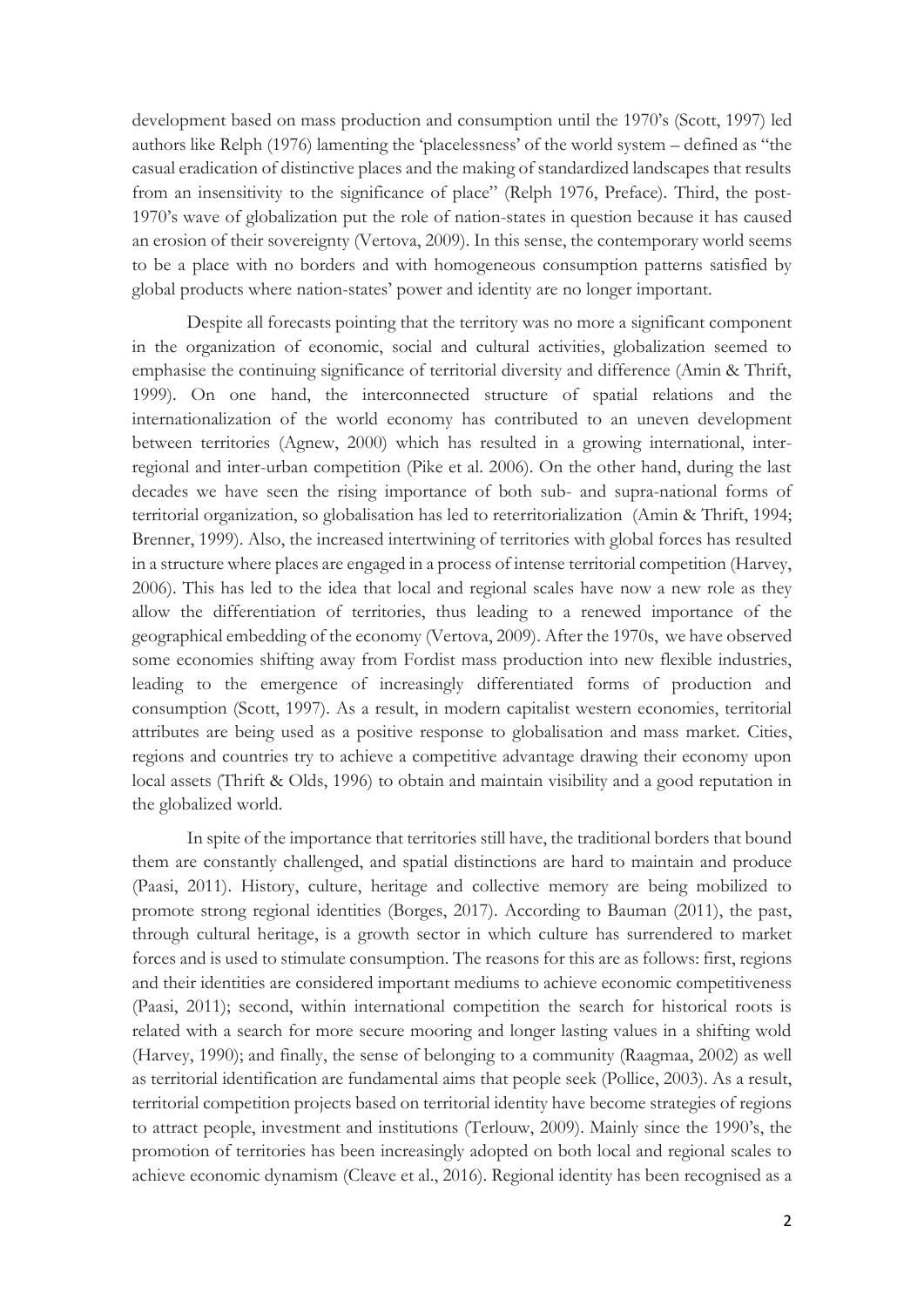very important element in the making of regions as social/political spaces, although knowing what is this identity and how it affects collective action and politics is a very difficult process (Keating, 1998a; 1998b; 2001). 'This is why identities are so important, and ultimately, so powerful in this ever changing power structure – because they build interests, values and projects, around experience, and refuse to dissolve by establishing specific connections between nature, history, geography and culture' (Castells 1997, p. 360).

# **II. TERRITORIAL IDENTITIES**

Spatial identities have always played an important role in politics and in the organization of societies, and despite the decline in the localised nature of social and economic networks the proximity is still at the basis of many spatial identifications (Terlouw, 2009, 2017). This is also supported by Graham (2000: 95) who wrote that "despite the apparent post-modern fragmentation of identity, discourses of belonging constructed around place remains important". Although, the impact of globalization in the production and consumption of places is having profound implications for understanding identity, and spatial identities are no longer regarded as fixed facts which can be objectively identified. According with Paasi (2003), territorial identities are more than ever conceptualised as social constructs as they are constantly being reproduced and transformed by stakeholders with different intentions. Although territorial identity discourses arise historically, once they are accumulated through time, they are reproduced and influenced by institutions such as governmental and planning bodies, educational institutions, media, and also by the cultural and creative industries (Tomaney, 2007). That is why territorial identities are related with 'how we see ourselves', whereas the opposite image is described as 'how others see us' (Kavaratzis and Hatch, 2013)

Territorial identity represents one form of collective identity and is common to suggest it is oriented towards the perceived past. The past is pointed for many authors as being an important aspect of identity construction once it permeates the present providing meaning(s) and also play a strong role in the assembly of collective memory (Graham, 2002). But to understand what territorial identities are we need to understand that they combine different elements, not only related with the past of territories but also with the present and the perceived future. Also, territorial identities are now shaped not only by internal characteristics, but also due to the interconnection of the world that makes them exposed to external influences too. Related with this argument, the geographer Terlouw (2009, 2012) claims that new forms of identity are emerging, and therefore he has proposed a distinction between thick and thin identities. According to the author, thick identities of territories are based on mutual culture and stable community values with strong historical roots, and thin identities are fluid and created around certain characteristics, mostly economic, and are more future-oriented.

If the identities of the territories are contested and adaptive to changing circumstances, and shaped by different stockholders and events, gaps between the conception of identity of populations and administrations frequently arise. It is necessary to develop strategies to bridge these identity gaps and create a coherent communication of the territory and its identity. The cultural and economic use of identity is only effective when the communication of the image of a territory is linked to recognisable tangible or intangible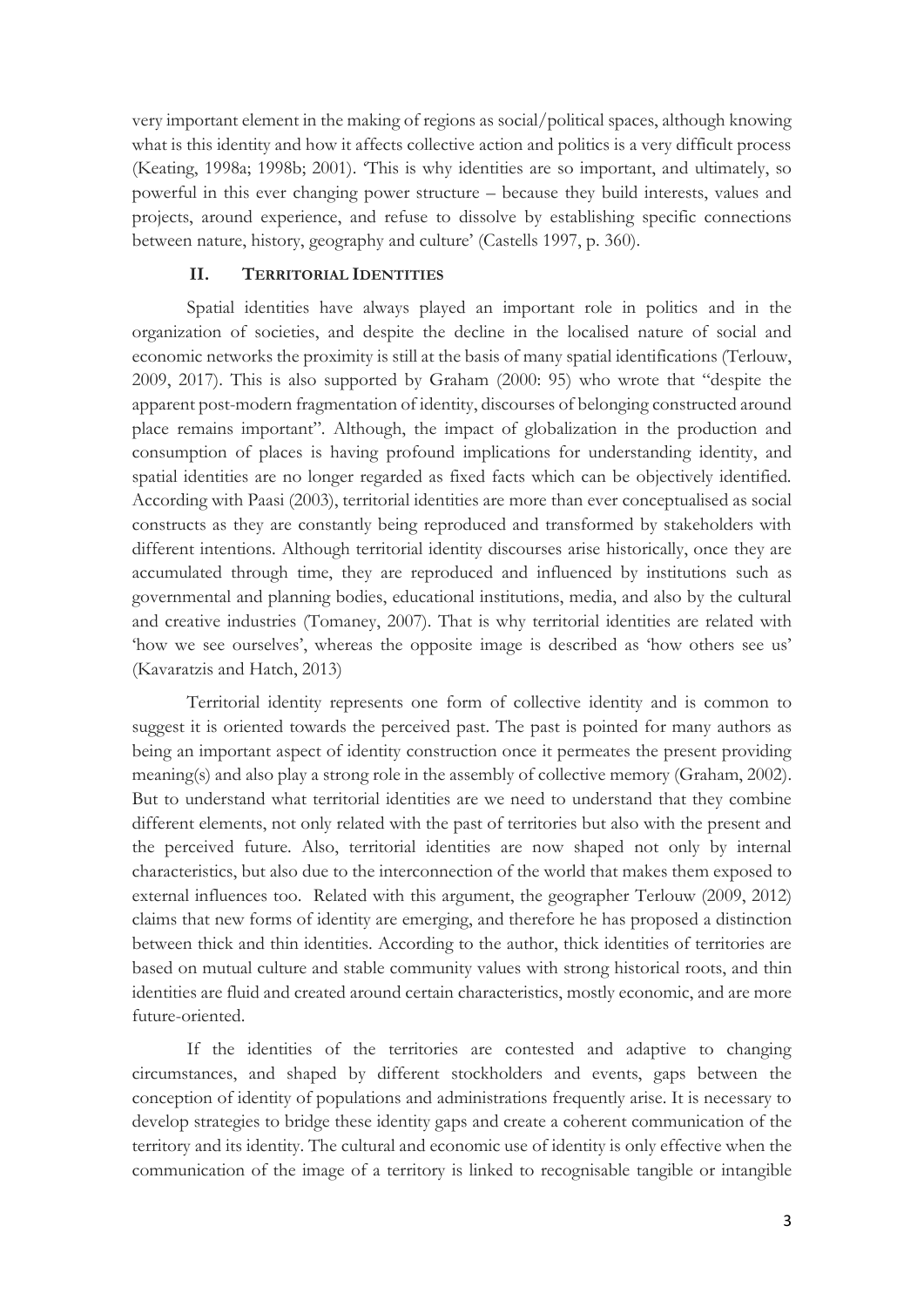elements of that place or space (Kavaratzis & Ashworth, 2005). Because of these, and because territorial identities are not fixed in time and space, it is very important to develop tools to find consensus among the collective narratives about 'our territory' and how we and our territory are understood to differ from others.

### **III. THE ECONOMIC VALUE OF IDENTITY**

We are assisting to an emerging symbiosis between place, economy and culture in powerful new forms expressed in place-specific process and products configurations that enhance the competitive advantages of territories and generate monopoly powers of place. The more specific cultural identities and economic order are, the more they come to enjoy these monopoly powers that enhance their competitive advantages (Scott, 1997) . For this reason, numerous scholars from different areas of knowledge and policy-makers are dealing with the consequences of globalization through notions such as cultural economy and cultural capital, experience economy, competitive identity and place branding, among others. This tendency is also highly related with the rising of the importance of culture, leisure, events and tourism in territorial development (Jeannerat, 2013; Lorentzen, 2009).

The notion of cultural economy is based on the idea of an existing correlation between cultural and economic development. According to Ray (1998), cultural economy is the attempt to (re)valorise territories through its cultural identity in the face of increasing globalization and economic integration. Culture has become a crucial resource in the postindustrial economy, and this is reflected in the use of cultural heritage in the development strategies. This vision was also adopted by economists such as David Throsby who argued that culture should be incorporated into standard economic models as a form of capital, in addition to the physical, financial, human and natural capital (Throsby, 2001). This author has claimed that cultural capital exists in two forms, tangible and intangible: "Tangible cultural capital occurs in the form of artworks and artefacts such as paintings and sculptures, and heritage buildings, locations and sites. Intangible cultural capital comprises artworks that exist in their pure form as public goods, such as music and literature, and the stock of inherited traditions, values, beliefs and so on that constitute the culture of a group, whether the group is defined in national, regional, religious, political, ethnic or other terms." (Throsby, 2001). Furthermore, both tangible and intangible forms of cultural capital exist as a capital stock held by a territory that can be assigned an asset value in both economic and cultural terms at a given point in time. As any other type of asset, cultural capital may deteriorate over time, necessitating investment in its maintenance or refurbishment.

Recently, some authors supported the idea that territory is as a resource for product innovation and can be understood as the reference to particular places in experiential products and artefacts (Guez and Crevoisier, 2015) and they provide products the quality of authenticity and this enhance the value of products (Gilmore and Pine, 2007). This is slightly related with the concept of experience economy, developed by Pine and Gilmore (1999). Consumers seek unique experiences beyond merely consuming goods and services because the consistent high level of product and service quality can no longer be used to differentiate choices for consumers The experience economy puts the emphasis on consumer engagement in economic value creation. The value of experiences relies on the fact that memorable events have the capacity of engaging each individual in an inherently personal way.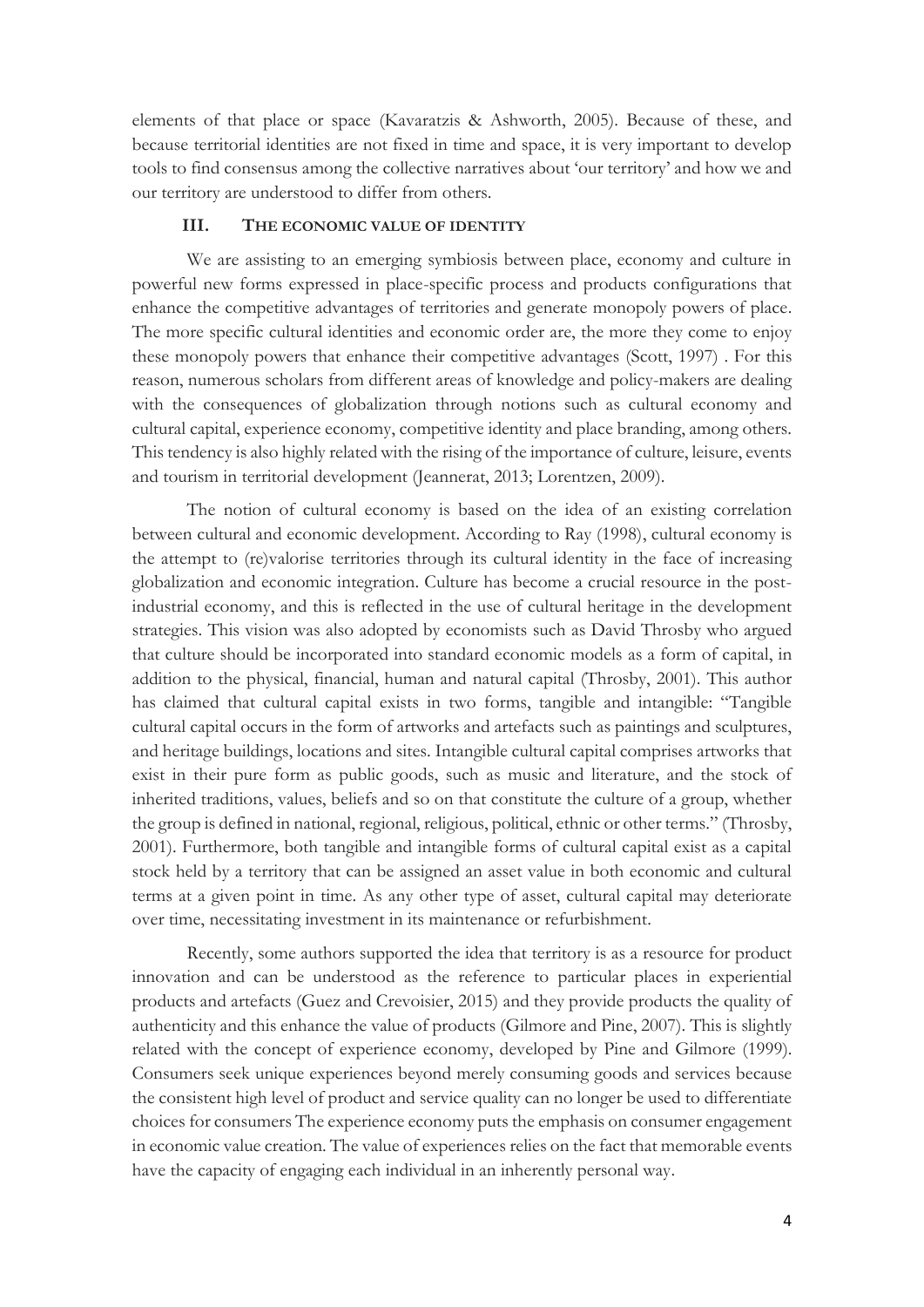Pasquinelli (2013:2) states that places need to construct their own competitive advantage in order to position themselves in a global "market of geographies", an open territorial competition space where places, regions and nations need to compete. The authors Hauge and Power (2013) discuss about the geographies of quality and differentiation as something important for the construction of competitive advantages of both firms and territories. Consumers develop some mental correlations between place and quality, such German engineering and Japanese electronics, and these can be both real and imagined, but they have a profound effect on outcomes and performance of these socio-institutional spaces. Some academics call this the country of origin effect (Anholt, 2007). Based on this kind of ideas, place-branding emerges as a territorial competitive tool with benefits to the economic or social development. Different techniques have been used by policy-makers to attract attention and recognition, and to raise associations between the place and attributes (Kavaratzis and Ashworth, 2005). Territorial identity has become, according to Paasi (2013), an important matter in regional marketing and in the strengthening of regional competitiveness. Also, Scott ( 2017) referred that "The idiosyncrasies that demarcate the place-specific origins of particular products represent a type of product differentiation that allows firms to contest markets on the basis of quality and reputation as well as price."

The concept of Competitive identity developed by Anholt (2007) also offers a perspective that combines place-branding management, public policy and communication. This is a concept used "to describe the synthesis of brand management with public diplomacy and with trade, investment, tourism and export promotion" (Anholt,2007) which is not only materialized in economic and financial advantages (by increased revenues from tourism, foreign investments and the export of products), but also in imagological, cultural, psychological sense (in time, the respective territory will acquire various associations – positive ones – in the collective mind, both domestically and abroad) etc.

# **IV. HOW CAN WE CAPTURE THE IDENTITY OF PLACES?**

The assertion of territorial identities as an important phenomenon for societies and their economies in the face of globalization is evident, although is a concept that still remains ill-defined for the purposes of analysis and measurement (Tomaney & Ward, 2000). For these reason, the work of Anssi Paasi's (1986, 1996) about the institutionalisation of regions can be useful to understand the processes through which territorial identities are established and reproduced. In Paasi's model, four shapes in regional identity formation are identified:

(1) Territorial shape: The existence of boundaries of some kind as a basis for social classification is the fundamental requirement for the emergence of any territorial identity;

(2) Symbolic shape: The system of symbols consists of a mosaic of qualities featuring the name of the region, the local language (dialect), the landmarks and the infrastructure; symbols by their nature, like a flag and can also be material, such as buildings or monuments, or personalities, such as politicians, writers, philosophers, and media persons;

(3) Institutional shape: Comprises the formal organizations and the established practices such as self-governments, media, schools, museums, information centres, development agencies;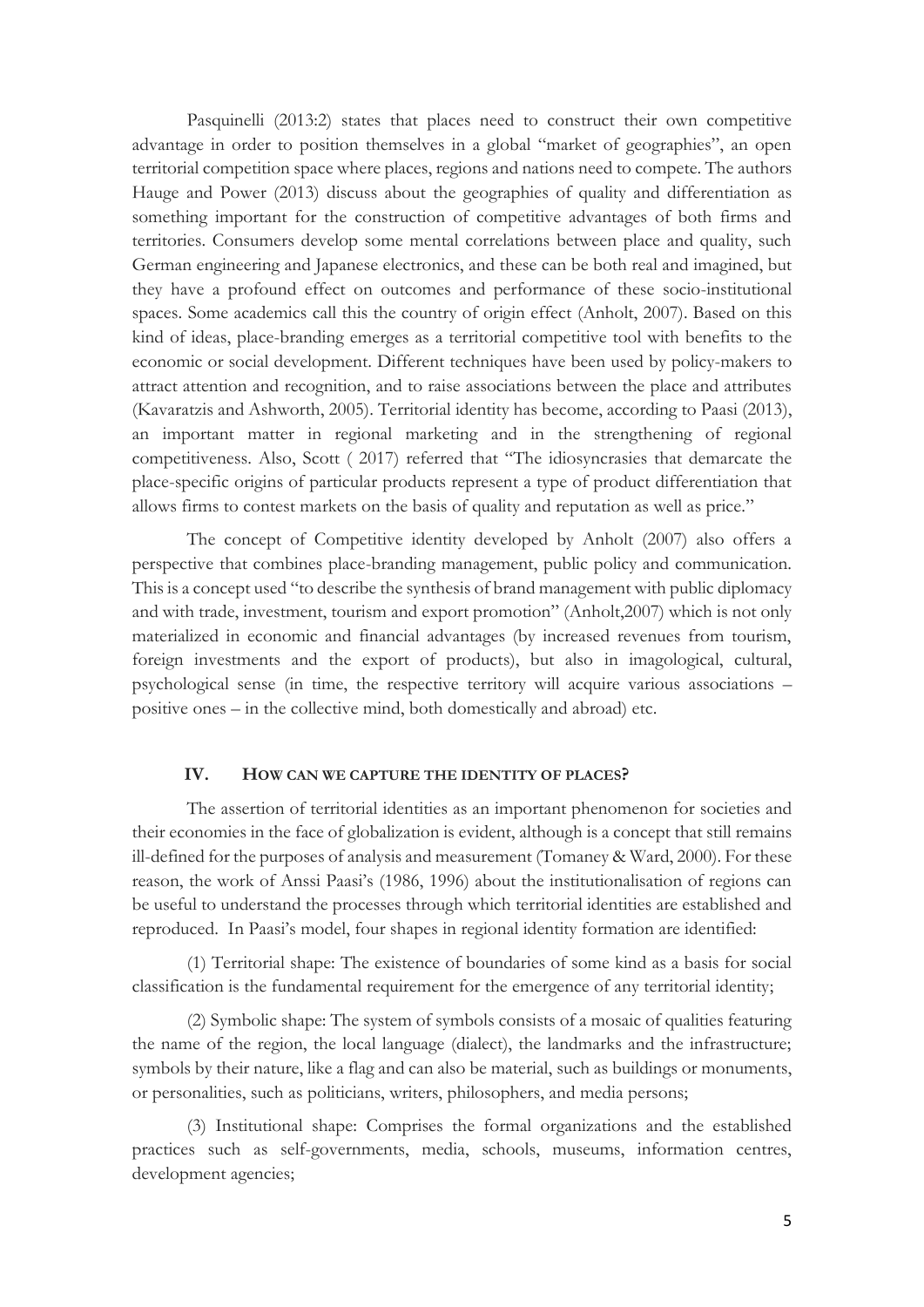(4) Functional shape: The internal and external recognition or identification.

Despite being contested by many scholars, including Paasi himself (Semian, 2016) this framework remains to be a very useful tool to deconstruct a region, both theoretically and methodologically, when conducting research. Also, the distinction made by Terlouw (2009) between the old traditional thick identities, with strong historic roots, and the new thin regional identities, which are more network-based, fluid and future oriented, could be very useful for the analysis of the formation and use of identities by administrations.

Based on this idea of the constructive nature territorial identities is possible to identify numerous research works applied to case studies using methods such as: content analyses of policy documents, planning and promotional material, academic journal articles, etc., that allows the reconstruction of the existing dominant identity discourses and which elements (material and immaterial) are associated (Clifton, 2011; Simon, Huigen, & Groote, 2010; Terlouw, 2016); and also interviews (both in-depth and focus groups) aiming to understand how stockholders see their territory and evaluated certain elements used in the narratives of territories (Borges, 2017; Stubbs and Warnaby, 2015; Terlouw, 2016). Other methods such as observing local and regional government meetings or the analysis of local or regional newspapers and literature are used in these studies related with identities (Semian *et al.*, 2014).

#### **CONCLUSION:**

#### **The theoretical basis for the understanding the economies of identity**

Akerlof and Kraton (2010) in their book "Identity Economics" stated that agents who share a common cultural identity benefit from a positive group externality when they engage in actions deemed appropriate by their culture. So the economy of identity is a way of defining a collective reality based on having or not distinctive properties and relevant attributes. The identity acquisition/creation process occurs based on joining specific attributes and adopting particular behavioural patterns associated with a socially structured identity. To a certain extent, economies of identity are the cause of and decisive for behaviours, demands of consumption goods and services. Although globalisation have played an important role in unifying standards and consumer patterns, nowadays it is creating on economic agents the demand of what is distinctive, unique, making a product or service authentic of that territory (Roca and Serrano, n.d.). Territories and their unique elements like culture, history, landscapes are an important source of preferences and value.

The intense competition between territories has led to the rise of the struggle for uniqueness, recognition and differentiation. For this reason, the concept of "economy of identity" is rising (Vela & Xifra, 2015). Beside the value that territories could ascribe to products, they also function as a valuable stage engaging various producers, intermediaries and consumers as well as different goods and activities in supporting a social performance (Stark, 2011). As suggested in the concepts presented in this paper, building economies based on those elements that are rooted in space plays a key role in the economic and political future of territories due to its economic and cultural values. Based on this approach, it is important to understand how regions, nations and states can be able to turn their own identity as a result of different factors and circumstances into an added value of certain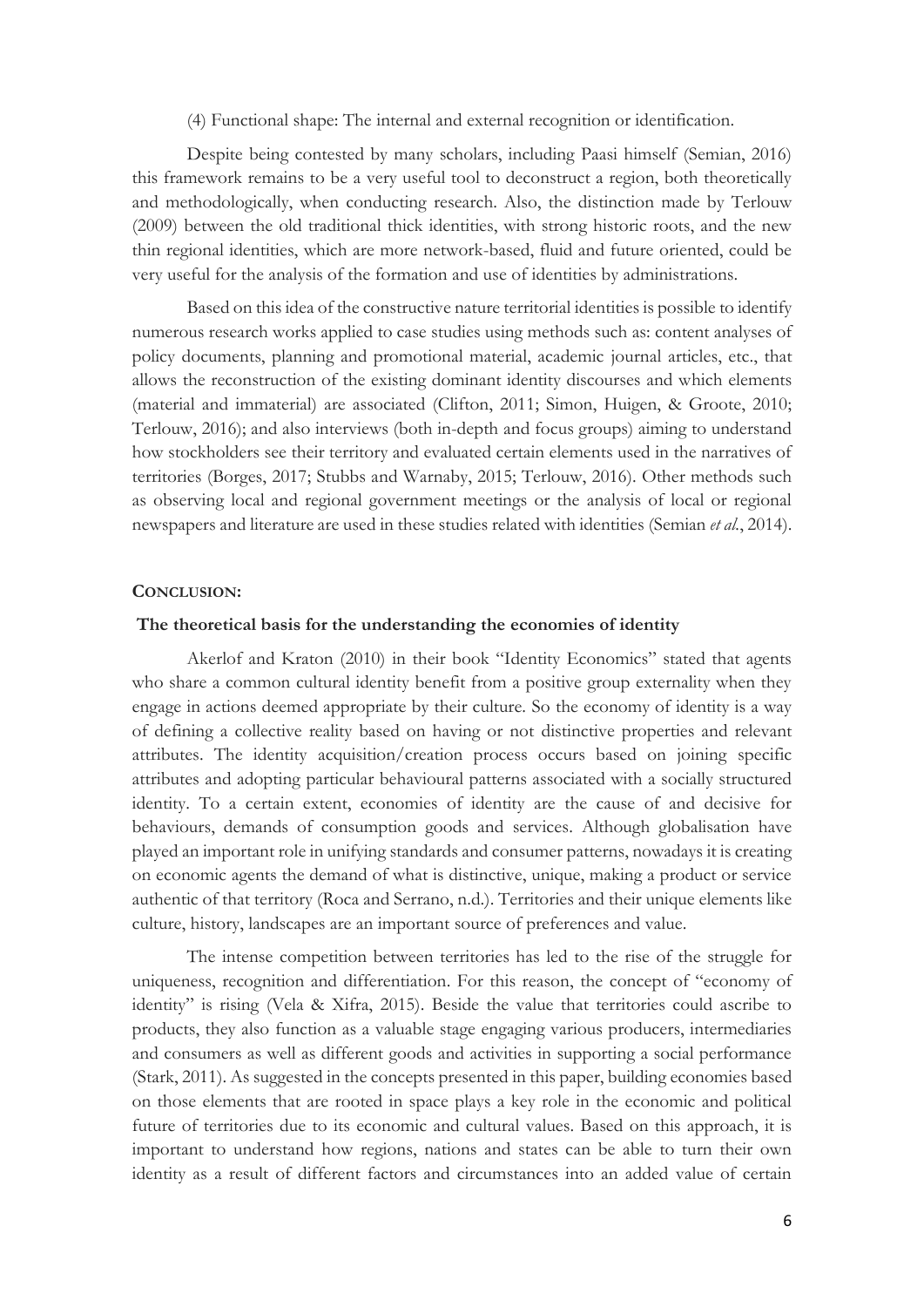economic domains (e.g. tourism, cultural and creative industries, gastronomy, handcraft, etc.), and how these economies of identity can be used as a key tool to differentiate among the other territories. So, if territorial identity is a relevant matter regarding social and economic articulation, to create economies of identity is necessary to define what are the attributes and distinctive proprieties of territories with which communities and stakeholders identify with.

### **Bibliography [incomplete]**

Agnew, J. A. (2000). From the political economy of regions to regional political economy. *Progress in Human Geography*, *24*(1), 101–110. https://doi.org/10.1191/030913200676580659

Akerlof, G., & Kraton, R. (2010). *Identity Economics. How our identities shape our work, wages, and well-being*. Princeton University Press.

Anholt, S. (2007). *Competitive identity - The new brand management for Nations, Cities and regions*. PALGRAVE MACMILLAN.

Borges, L. A. (2017). Using the Past to Construct Territorial Identities in Regional Planning: The Case of Mälardalen, Sweden. *International Journal of Urban and Regional Research*, *41*(4), 659–675. https://doi.org/10.1111/1468-2427.12481

Cleave, E., Arku, G., Sadler, R., & Gilliland, J. (2016). The role of place branding in local and regional economic development: Bridging the gap between policy and practicality. *Regional Studies, Regional Science*, *3*(1), 207–228. https://doi.org/10.1080/21681376.2016.1163506

Clifton, N. (2011). Regional Culture in the Market Place: Place Branding and Product Branding as Cultural Exchange. *European Planning Studies*, *19*(11), 1973–1994. https://doi.org/10.1080/09654313.2011.618689

Gilmore, J.E.,B. Pine (2007). *Authenticity. What consumers really want*. Boston

Hauge, A., & Power, D. (2013). Quality, difference and regional advantage: The case of the winter sports industry. *European Urban and Regional Studies*, *20*(4), 385–400. https://doi.org/10.1177/0969776412448089

Jeannerat, H. (2013). Staging experience, valuing authenticity: Towards a market perspective on territorial development. *European Urban and Regional Studies*, *20*(4), 370–384. https://doi.org/10.1177/0969776412454126

Kavaratzis, M., & Ashworth, G. (2005). City Branding: An Effective Assertion of Identoty or a Trasitory Marketing Trick? *Tijdschrift Voor Economische En Sociale Geografie*, *96*(5), 506–514. https://doi.org/https://doi.org/10.1057/palgrave.pb.5990056

Kavaratzis, M., & Hatch, M. J. J. (2013). The dynamics of place brands: An identitybased approach to place branding theory. *Marketing Theory*, *13*(1), 69–86. https://doi.org/10.1177/1470593112467268

Lorentzen, A. (2009). Cities in the Experience Economy. *European Planning Studies*,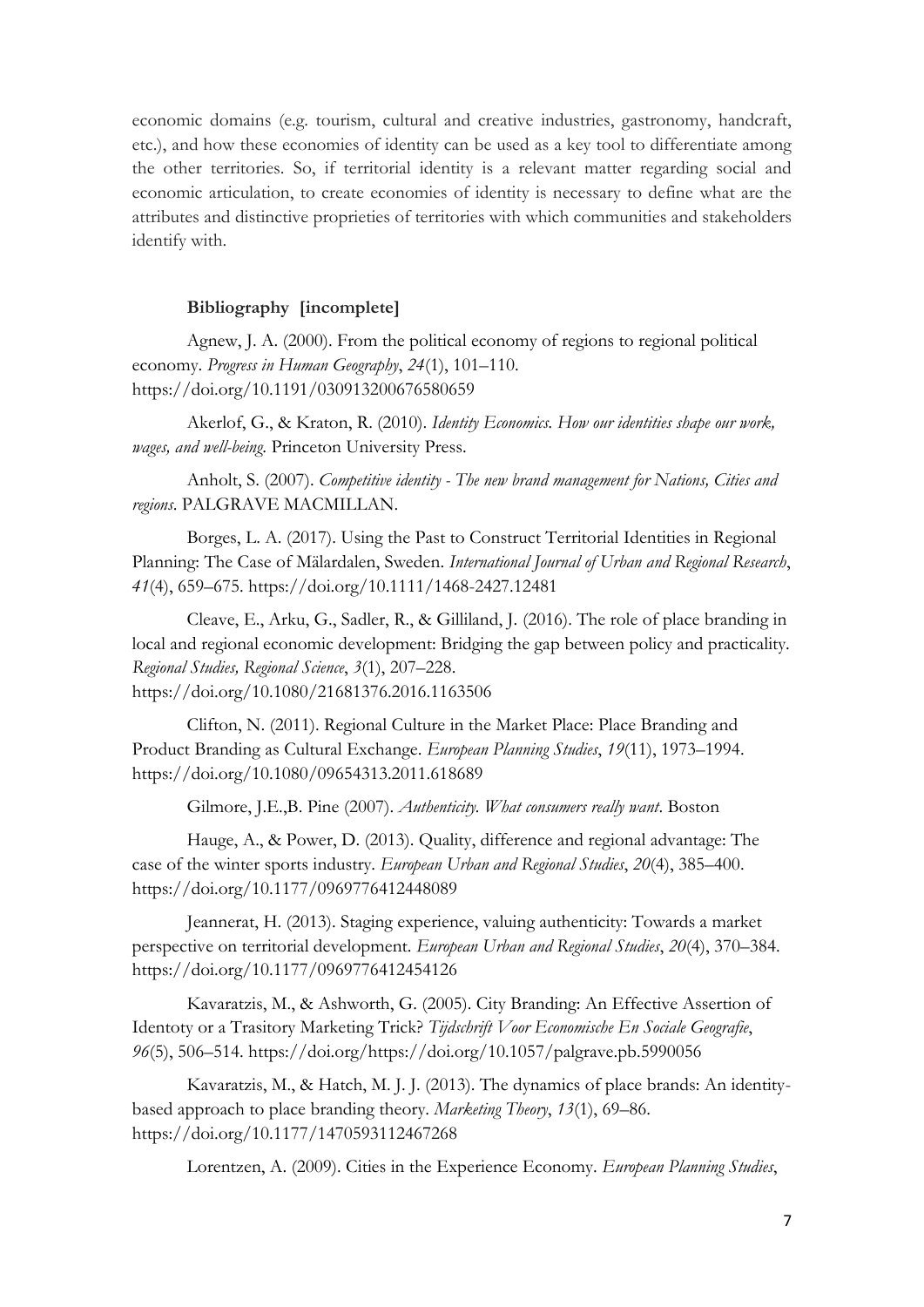*17*(6), 829–845. https://doi.org/10.1080/09654310902793986

Ohmae, K. (1995). *The End of the Nation-State: the Rise of Regional Economies*. New York: Simon and Schuster Inc. Retrieved from http://www.sneps.net/Cosmo/ohmae2.pdf

Paasi, A. (2003). Region and place: regional identity in question. *Progress in Human Geography*, *27*(4), 475–485. https://doi.org/10.1191/0309132503ph439pr

Paasi, A. (2011). The region, identity, and power. *Procedia - Social and Behavioral Sciences*, *14*, 9–16. https://doi.org/10.1016/j.sbspro.2011.03.011

Paasi, A. (2013). Regional planning and the mobilization of "regional identity": From bounded spaces to relational complexity. *Regional Studies*, *47*(8), 1206–1219. https://doi.org/10.1080/00343404.2012.661410

Pasquinelli, C. (2013). Competition, cooperation and co-opetition: unfolding the process of inter-territorial branding. *Urban Research & Practice*. https://doi.org/10.1080/17535069.2012.727579

Pine, B. J., & Gilmore, J. H. (1999). *The experience economy: work is theatre*  $\mathcal{O}^*$  *every business a stage.* Harvard Business Press.

Pollice, F. (2003). The Role of Territorial Identity in Local Development Processes. *The Cultural Turn in Geography. Proceedings of the Conference, 18-20th of September 2003 Gorizia Campus*, (JANUARY 2003), 107–118.

Raagmaa, G. (2002). Regional Identity in Regional Development and Planning 1. *European Planning Studies*, *10*(1), 37–41. https://doi.org/10.1080/0965431012009926

Ray, C. (1998) Culture, intellectual property and territorial rural development. Sociologia Ruralis, 38, 3-2

Relph, E. (1976). *Place and Placelesness*. London: Pion. https://doi.org/10.4135/9781446213742.n5

ROCA, F. X., & SERRANO, G. (n.d.). Economia de la identitat.

Scott, J, A. (2017). *The Constitution of the City Economy, Society, and Urbanization in the Capitalist Era*. Palgrave Macmillan UK. https://doi.org/10.1007/978-3-319-61228-7

Scott, A. J. (1997). The Cultural Economy of Cities. *International Journal of Urban and Regional Research*, *21*(2), 323–339. https://doi.org/10.1111/1468-2427.00075

Semian, M. (2016). Region in its complexity: A discussion on constructivist approaches. *Acta Universitatis Carolinae, Geographica*, *51*(2), 179–188. https://doi.org/10.14712/23361980.2016.15

Semian, M., Chromý, P., & Chromy, P. (2014). Regional identity as a driver or a barrier in the process of regional development: A comparison of selected European experience. *Norsk Geografisk Tidsskrift-Norwegian Journal of Geography*, *68*(5), 263–270. https://doi.org/10.1080/00291951.2014.961540

Simon, C., Huigen, P., & Groote, P. (2010). Analysing regional identities in the netherlands, *101*(4), 409–421. https://doi.org/10.1111/j.1467-9663.2009.00564.x